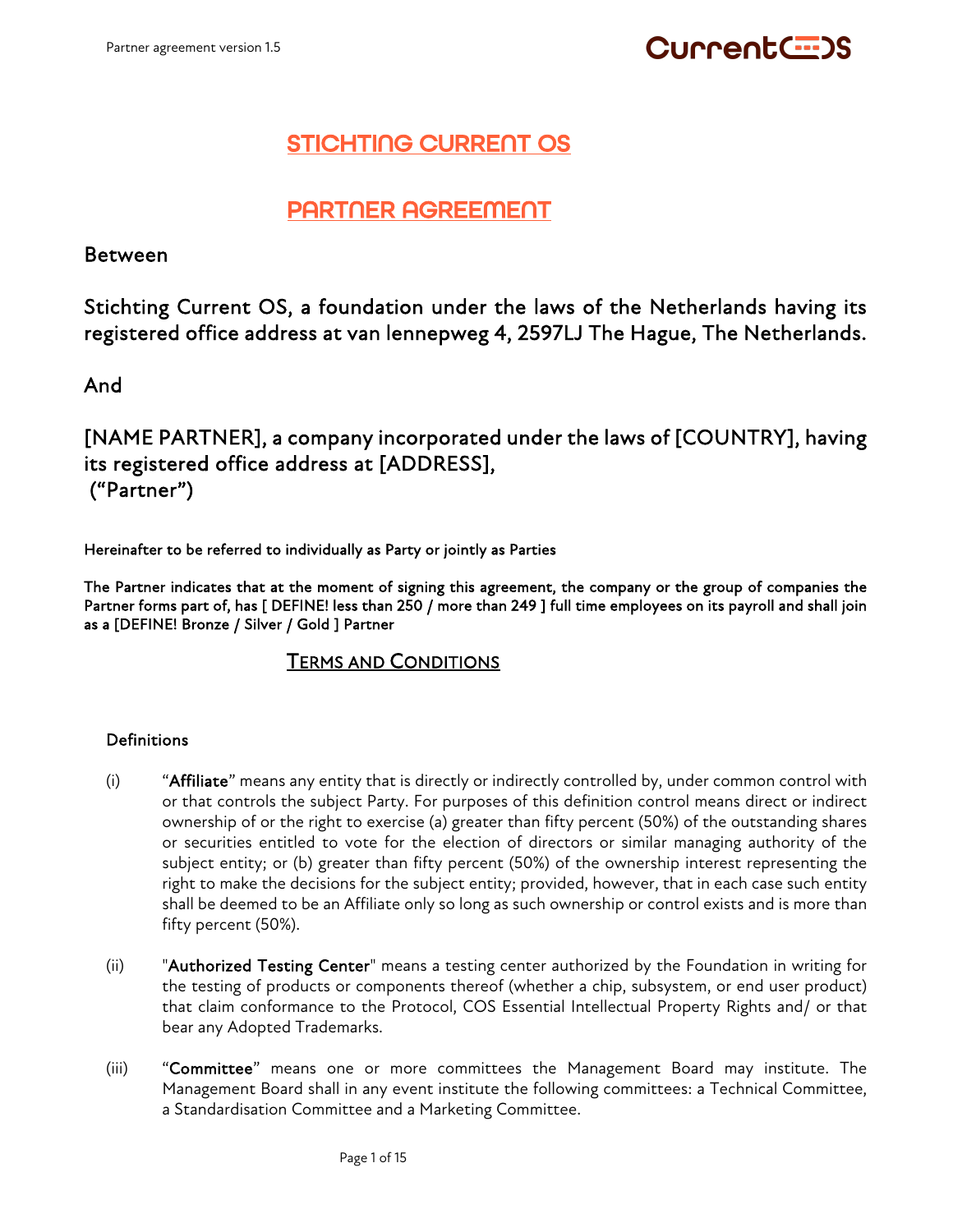

- (iv) "COS Essential Intellectual Property Rights" means the rights granted to a Partner to allow such Partner to manufacture a product capable to function in a system based on the Current OS Protocol (COS). We refer to the website for an exact specification of the rights granted depending on the type of partnership the partner opted for.
- $(v)$  "COS Testing Requirements" means a set of testing requirements a product needs to fullfill in order to get certified by an Authorized Testing Center
- (vi) "FRAND terms" means fair, reasonable, and non-discriminatory terms.

# **1.** General

The Stichting Current OS ("Foundation") is organized as a non-profit organization incorporated on April 9, 2021] under the laws of the Netherlands. The Articles of Incorporation ("Articles") and the Bylaws of the Foundation are available on the Foundation's website http://www.cos.foundation ], as such documents may be amended by the Foundation from time-to-time. In time, the Foundation will adopt a specific charter detailing all the intellectual property rules between the Foundation and its Members ("IP Charter").

The Partner has declared to be willing to support the Foundation financially with a contribution as described under Section 3 below and the Management Board of the Foundation ("Management Board") has decided to admit the Partner.

By executing this Partner Agreement, Partner agrees to abide by the Articles and the Bylaws, and case maybe to the IP Charter.

# **2.** Purposes of the Foundation

The Foundation is formed to promote the use of the COS protocol ("Protocol"), whereby the objectives of the Foundation are to make the COS Standard a standard for electrical distribution, to market and further develop the Protocol, (to assist in) making the Protocol accessible for use by affected Parties, and to perform all such further acts and activities as are in the widest sense connected therewith, incidental thereto and/or which may be conducive thereto.

The Foundation shall make every effort inter alia to attain and accomplish its objectives by actively promoting the use of the Protocol, by providing access to the Protocol on FRAND terms, to continuously work on the technical evolution of the Protocol, and to get the Protocol accepted globally by the relevant organizations.

# **3.** Participation as a Partner; Dues and Fees

Upon entering into this Partner Agreement by Partner and the Foundation and the payment of the appropriate contribution, Partner shall hold the Partner status as defined above for a period of twelve (12) months commencing on the acceptance date.

The contribution for the first twelve (12) months shall be specified in Annex I of this Partner Agreement. Partner may renew its Partner status for subsequent twelve (12) month periods by paying any thencurrent annual contribution established by the Management Board. Failure to pay the annual contribution when due shall result in termination and/or non-renewal of the Partner Agreement. The contribution is non-refundable. The Management Board may increase or decrease the annual contributions for the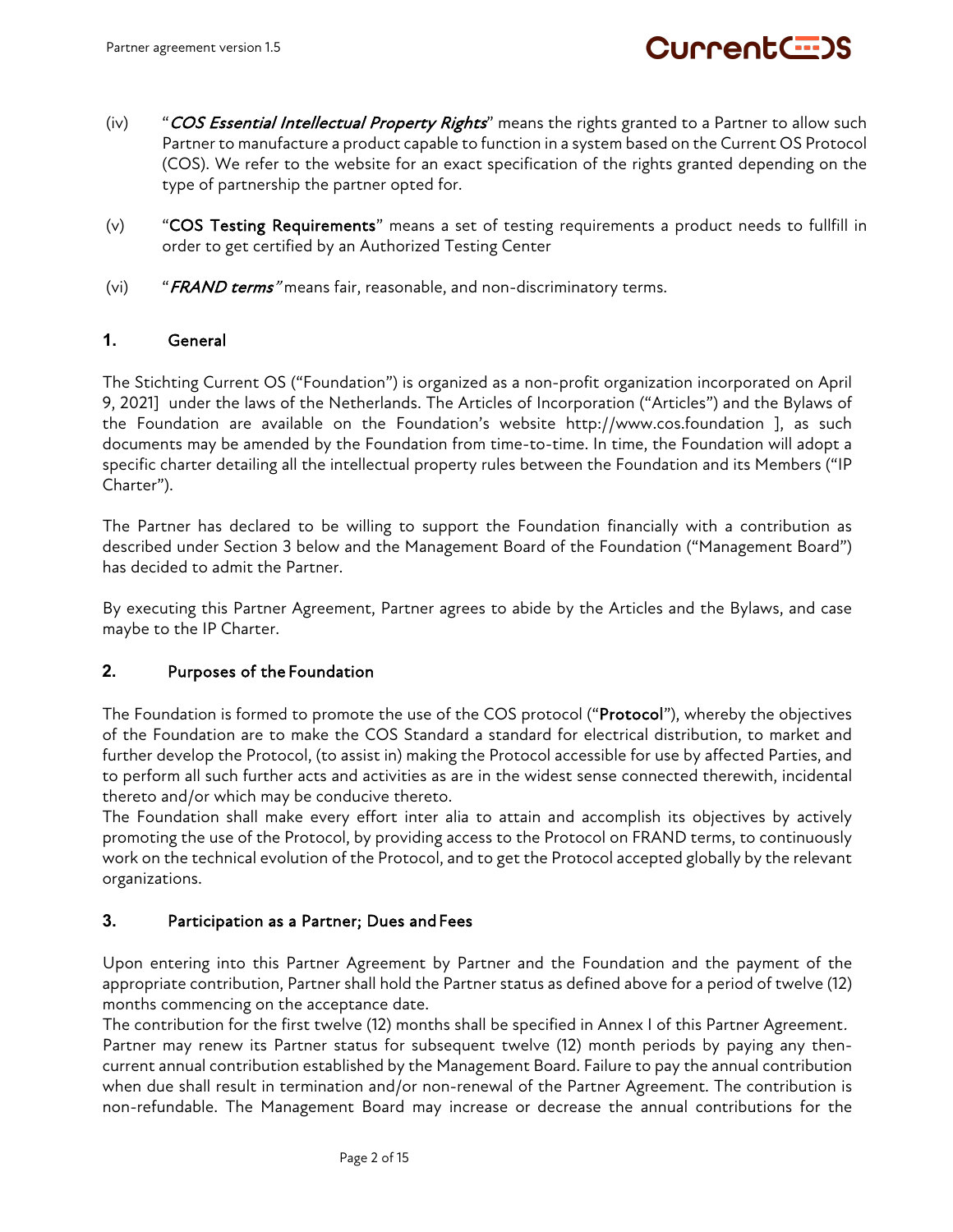

various levels (Bronze, Silver and Gold) in accordance with the Bylaws. All contributions shall be used in furtherance of the purposes of the Foundation. Upon expiration or termination of the Partner Agreement, all rights and privileges provided and/or granted to Partner and/or any Affiliate of Partner pursuant to Section 4 of this Partner Agreement and/or pursuant to any policies and procedures of the Foundation shall terminate.

### **4.** Duties and Rights of Partners

The duties, rights, privileges and obligations of Partners shall be determined by the Management Board from time-to-time.

- **(a)** COS Essential Intellectual Property License; Subject to the terms and conditions of this Partner Agreement, the Foundation hereby grants to the Partner and its Affiliates who agree to be bound to this Agreement, a nonexclusive, nontransferable, nonsublicenseable, worldwide license to use COS Essential Intellectual Property Rights under FRAND terms, solely to make (including design and develop), have made (including have designed and have developed), use, import, and directly and indirectly, offer to sell, sell, lease, promote and otherwise distribute COS related products and solutions. Partner understands and agrees that it has no license to patent COS related claims.
- **(b)** Copyright license; Per the effective date of this Agreement the Foundation grants to Partner and its Affiliates who agree to be bound to this Partner Agreement a nonexclusive, royalty-free, non-transferable, non-sublicenseable, worldwide, perpetual copyright license to the technical material as provided by the Foundation to the Partner under this Agreement, provided that all reproductions thereof shall include any copyright notices and disclaimers as prescribed by the Foundation at any moment. Partner and its Affiliates confirm that the technical material provided to Partner under this Agreement, including the COS Protocol can and will change over time. Partner and its Affiliates confirm that the Foundation cannot be held liable if backward compatibility cannot be guaranteed or achieved due to amendments and updates to the technical material.
- **(c)** COS Trademark License; The Foundation created and adopted trademark(s) and logos (collectively the "Adopted Trademarks") and trademark and logo usage guidelines (the "Trademark and Logo Usage Guidelines") as set forth in Attachment I, as may be modified from time to time by the Foundation. Subject to the terms and conditions of this Partner Agreement, including without limitation, compliance with the Trademark and Logo Usage Guidelines then in effect, the Foundation hereby grants to Partner and its Affiliates, a nonexclusive, nontransferable, worldwide license to use the Adopted Trademarks, for marketing purposes. Only Products certified by the Current OS Foundation are allowed to carry the COS Trademark. All goodwill associated with the use of the Adopted Trademarks shall accrue to the Foundation.
- **(d)** Non-Circumvention; Partner agrees (i) that neither it nor any Affiliate has transferred patents nor granted exclusive licenses having COS Essential Intellectual Property Rights, and (ii) that it will not transfer patents or grant exclusive licenses having COS Essential Intellectual Property Rights, and (iii) that it will cause its Affiliates to refrain from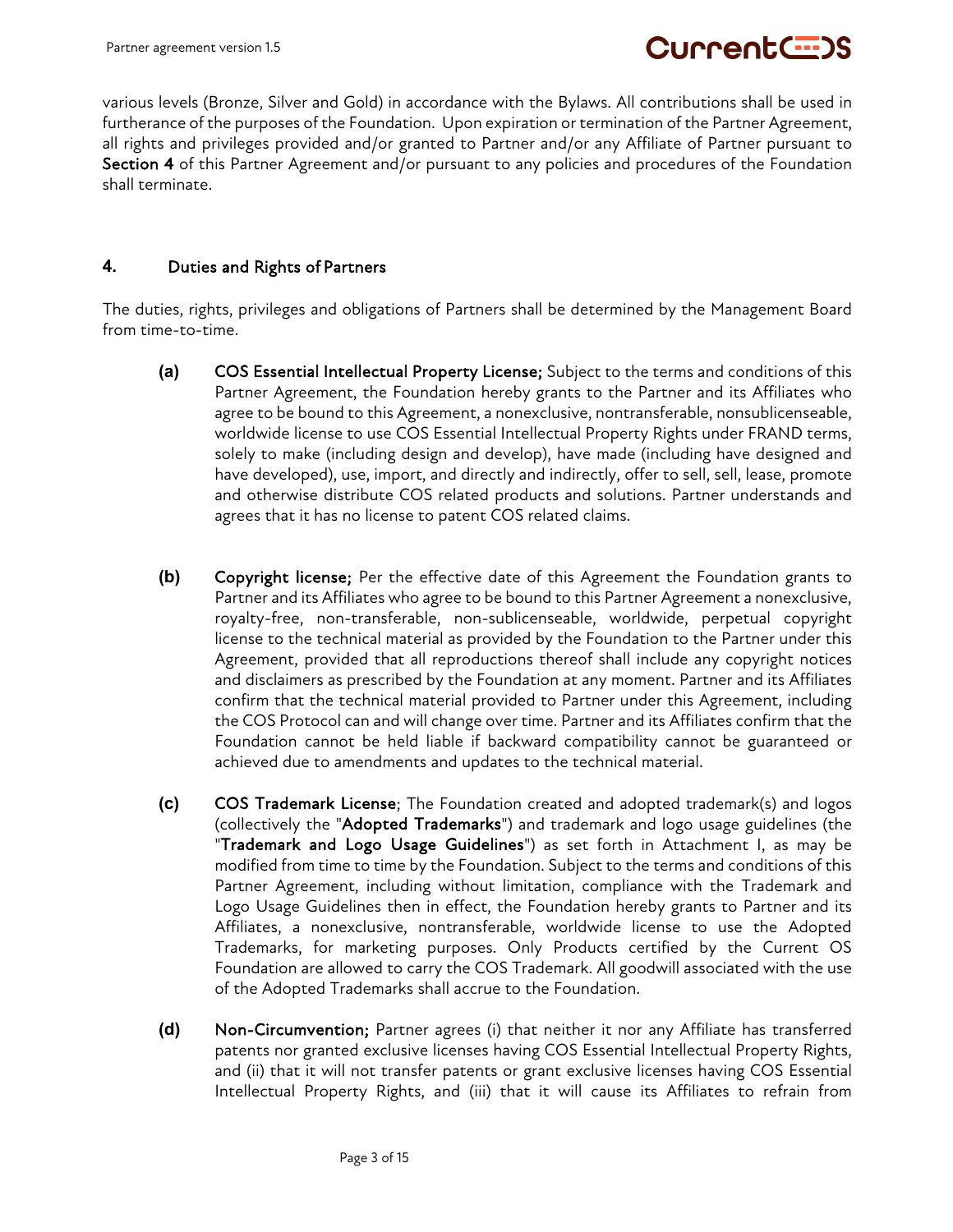# CurrentC<del>...</del>)S

transferring patents or granting exclusive licenses having COS Essential Intellectual Property Rights, for the purpose of circumventing such Partner's obligations under this Agreement.

- **(e)** Non-Assert; Subject to the terms and conditions of this Agreement, Partner and its Affiliates hereby agree not to bring, commence, maintain or prosecute any action or other proceeding based on any COS Essential Intellectual Property Rights and/or Adopted Trademarks that they may now or in the future own or control, or to otherwise assert any such COS Essential Intellectual Property Rights and/or Adopted Trademarks, worldwide, against any Management Board member, Advisory Board member, Supporter, Expert or fellow Partner, solely to enable others to make (including design and develop), have made (including have designed and have developed), use, import, and directly and indirectly, offer to sell, sell, lease, promote and otherwise distribute COS related products and solutions provided that such non-assertion agreement shall not extend to any part or function of a product in which a COS related product or solution is incorporated that is not itself a COS related product or solution.
- **(f)** Partner's License Grant(s); Except as provided below, Partner(s) can at their discretion grant to all fellow Partners and/or to the Foundation a license for any of its contributions to COS Essential Intellectual Property Rights under FRAND terms which are developed by such Partner (a Voluntary Technical Contribution). Partner shall grant the Foundation and all fellow Partners a worldwide, irrevocable, nonexclusive, nontransferable, fully-paid up, royalty free copyright license to copy, modify, disclose, reproduce, prepare derivative works of, public display, publicly perform, and distribute Partner's contribution(s) to the COS Essential Intellectual Property Rights.
- **(g)** Partner's Trademark License; Partner agrees that the Foundation shall have the right to list Partner's name and logo on the Foundation website and in advertising and promotional materials, in accordance with written (and electronical) instructions provided to the Foundation by the Partner. Except as provided herein or as may be agreed by the Parties in writing, neither Party shall use the name or any trademark or logo of the other Party without such other Party's prior written consent.
- **(h)** Marketing Benefits; Under this Partner Agreement, the Partner have the marketing benefits as specified in Annex I:
- **(i)** Testing Procedure; Prior to producing or distributing, or permitting any such production or distribution, of a product, or component thereof, that claims conformance to the Protocol and/or COS Essential Intellectual Property Rights or that bears any Adopted Trademarks, the Partner shall reasonably test a representative sample of such product to establish compliance with the COS Testing Requirements. Partner shall be solely responsible for all testing results. Partner shall be solely responsible for its expenses associated with such compliance testing. Upon the Foundation's request, Partner shall provide the Foundation with a sample of any product(s) purported to be a licensed product for compliance testing. The Foundation can ask an Authorized Testing Center to conduct compliance testing on such product(s) based on the COS Testing Requirements. Partner shall reasonably co-operate in all such testing.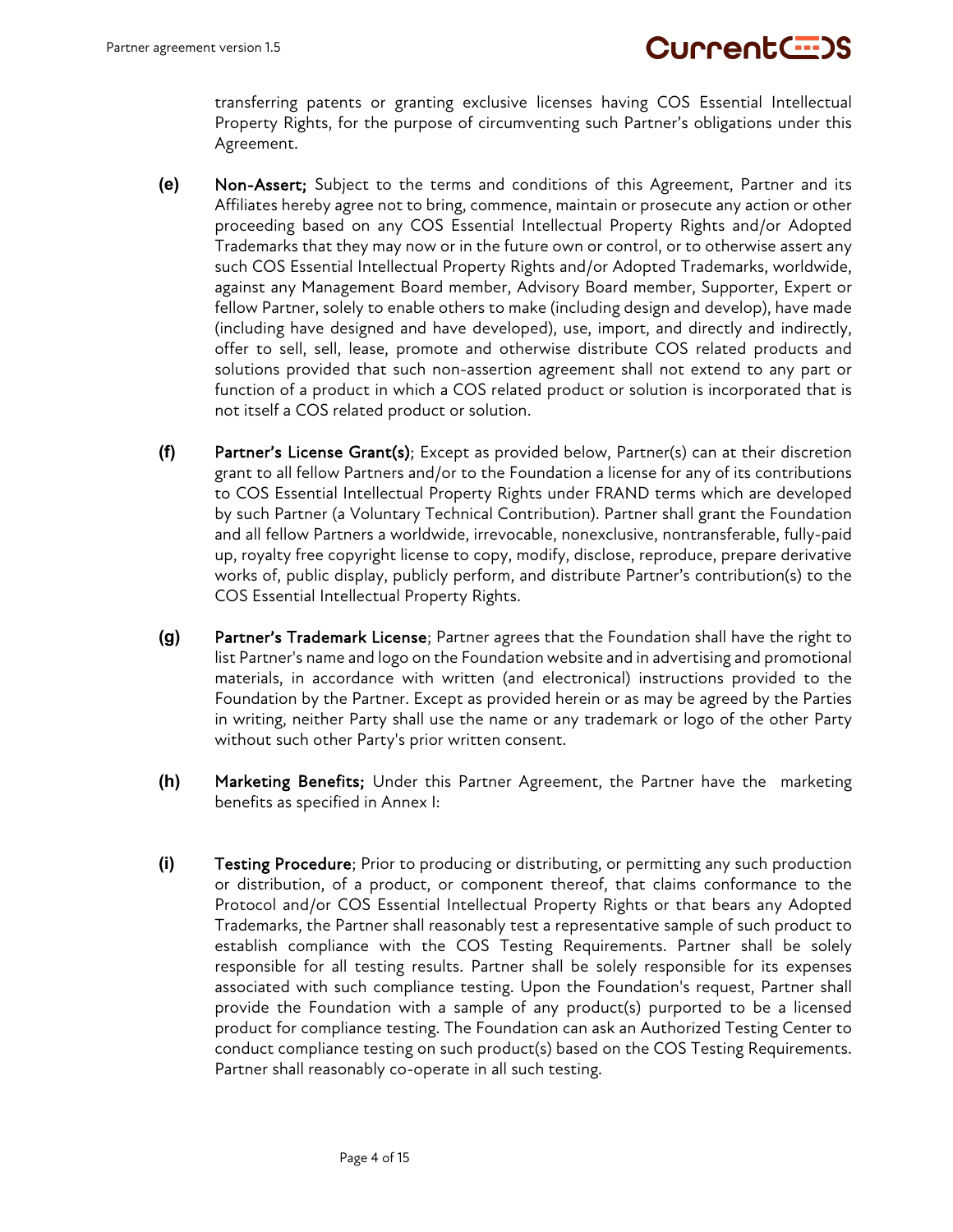# Current(<del>...</del>)S

If the Authorized Test Center determines, in its reasonable discretion, that such product(s) do not in fact comply with the COS Testing Requirements, then the Foundation may require that Partner promptly cease use of the Adopted Trademarks until such time as an Authorized Testing Center certifies that such product(s) do in fact comply with the COS Testing Requirements. Failure to provide such samples, reasonably cooperate in such testing, to make commercially reasonable efforts to cause such product to pass such compliance testing, or to promptly cease the use of the Adopted Marks when requested shall be a material breach of this Partner Agreement.

- **(j)** Partner Meetings and Committees; In the course of every financial year at least one Partner Meeting shall be held, at which among other issues shall be dealt with an explanation to the annual accounts of the Foundation and additional financial information by the Management Board. The Management Board shall also convene a Partner Meeting if a written request with a statement of the subjects to be discussed is made by one or more partners, representing at least two/third  $(2/3<sup>rd</sup>)$  of the total partners of the Foundation.
- **(k)** Antitrust; The Foundation is formed to promote the Protocol and shall foster competition in the development of new products and services based on the Protocol in conformance with all applicable antitrust laws and regulations. The Foundation and the Partner shall individually and collectively be committed to open competition in the development of products, technology and services, and Partners shall not be restricted in any way from designing, developing, marketing and/or procuring hardware, software, systems, technology or services. Implementation or use of the Protocol is voluntary. No Partner shall be required or obliged to implement the Protocol by virtue of being a Partner. In addition, Partner agrees to the terms and conditions of the Antitrust Guidelines set forth on the Foundation website, as such Antitrust Guidelines may be revised from time-totime by the Foundation.

# **5.** Confidential Information

Partner will maintain the Protocol, COS Essential Intellectual Property Rights, including the COS Testing Requirements, and any other information designated "confidential" by the Foundation (collectively the "Confidential Information") in confidence with at least the same degree of care that it uses to protect its own confidential and proprietary information, but no less than a reasonable degree of care under the circumstances. No Partner will use, disclose or copy the Confidential Information except as necessary for its employees, contractors (under obligation of confidentiality) and fellow Partners with a need to know solely for the purpose of implementing a product according to the Protocol. A Party will not, however, be liable for the disclosure of any information which is: i) Rightfully in the public domain other than by the recipient's breach of a duty; ii) Rightfully received from a third Party without any obligation of confidentiality; iii) Rightfully known to the recipient without any limitation on use or disclosure prior to its receipt from the disclosing Party; iv) Independently developed by employees of the recipient without using the disclosed information; v) Rightfully disclosed as required by law, and provided that the recipient provides prompt written notice to the other Party of such legal requirement; or vi) Rightfully disclosed with the prior written consent of the disclosing Party. The Party seeking to rely on one of the immediately foregoing six (6) exceptions shall bear the burden of proof for showing that such disclosure falls under any such exception.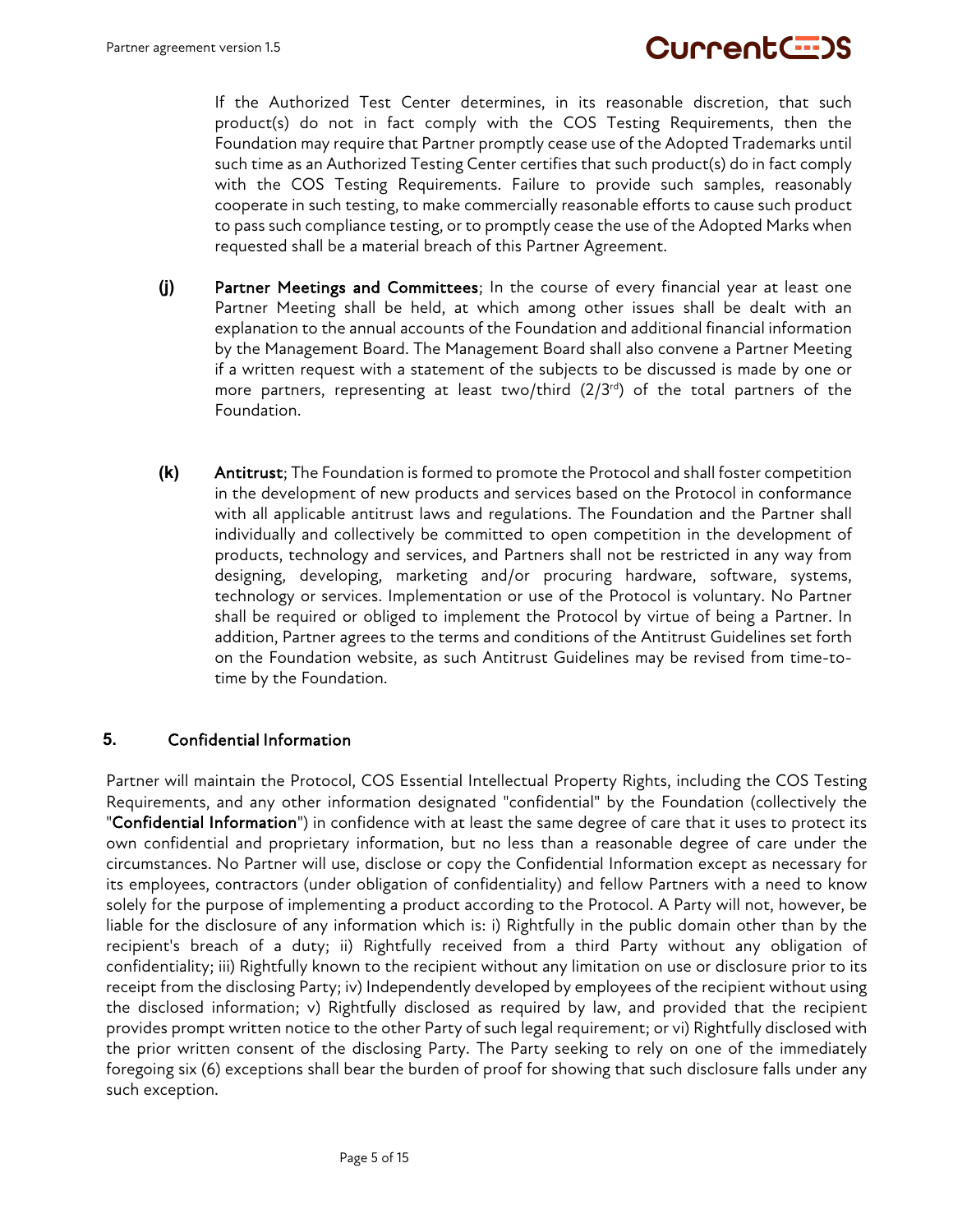# $Currence(\overline{...})$

# **6.** Term and Termination

#### **(a)** Term

Partner acknowledges that the Foundation shall have a perpetual term. This Partner Agreement shall commence on the acceptance date and remain in effect until the earlier of: (i) the dissolutions and winding up of the Foundation; (ii) such time as Partner elects not to renew its Partner status as provided in Section 3; (iii) such time as Partner elects to voluntarily withdraw as a Partner of the Foundation as provided in Section  $6(b)$ ; and (iv) termination of Partner's status as a Partner as provided in Section 6(c).

### **(b)** Voluntary Withdrawal as Partner

Upon written notice to the Foundation, taking into account a three (3) month notice period, Partner shall have the right to withdraw as a Partner of the Foundation. Upon such withdrawal, Partner shall have no right to receive a refund of any previously paid dues, and the terms of Section 6(e) shall apply.

### **(c)** Termination of Membership

Upon the affirmative vote of not less than two-thirds  $(2/3<sup>rd</sup>)$  of the Management Board, the Foundation shall have the right to terminate Partner's status as a Partner of the Foundation for cause. The term "for cause" shall mean Partner's failure to materially comply with its obligations under this Partner Agreement, especially a the obligations under Sections  $4(a)$ ,  $4(e)$  and  $4(i)$ . Upon such termination, Partner shall have no right to receive a refund of any previously paid dues and the terms of Section 6(e) shall apply.

# **(d)** Failure to Pay Annual or Specially Assessed Dues

Partner acknowledges that Partner status is conferred on an annual basis and that any renewal of participation, or in the case of a special assessment, continuation of participation, is contingent upon payment of the applicable dues. If Partner fails to pay the applicable annual or special assessment dues when required: (i) Partner's status in the Foundation will not be renewed in the case of failure to pay the annual dues or will be terminated in the case of failure to pay the specially assessed dues; (ii) Partner shall be entitled to continue participation only upon re-application to the Foundation; (iii) Partner waives any notice or process requirements in connection with such non-renewal and/or termination of membership status; and (iv) the terms of Section  $6(e)$  shall apply.

#### **(e)** Survival

Upon expiration or termination of a Partner's status as a Partner of the Foundation the following terms shall survive: this Section  $6(e)$  and Sections  $4(k)$ , 5 and 12 of this Partner Agreement.

#### **7.** Disclaimer of Warranties

# NEITHER PARTY HERETO MAKES ANY REPRESENTATIONS OR WARRANTIES, EXPRESS OR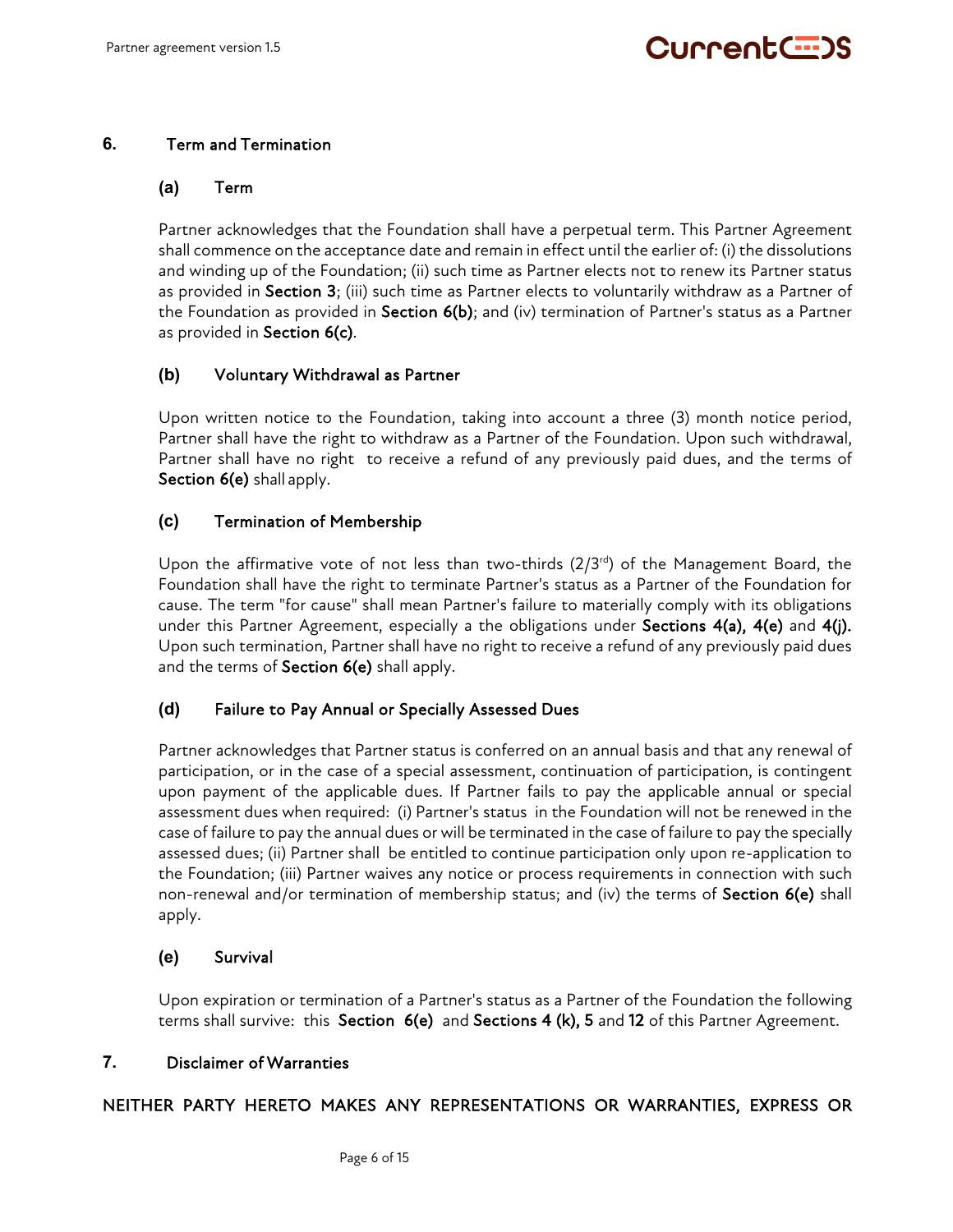IMPLIED, WITH RESPECT TO ANY SOFTWARE, DOCUMENTATION, INTERFACES, SAMPLE IMPLEMENTATIONS, SPECIFICATIONS OR ANY OTHER ITEMS PROVIDED OR MADE AVAILABLE TO PARTNER, THE FOUNDATION OR ANY OTHER MEMBER OF THE FOUNDATION, OR WITH RESPECT TO ANY STANDARD OR INTERFACE OR SPECIFICATIONS APPROVED, PROMOTED OR ENDORSED BY THE FOUNDATION OR ANY OTHER MEMBER OF THE FOUNDATION, INCLUDING, WITHOUT LIMITATION, ANY IMPLIED WARRANTIES OF MERCHANTABILITY OR FITNESS FOR A PARTICULAR PURPOSE, OR THAT ANY OF THE FOREGOING ITEMS DO NOT INFRINGE OR CONSTITUTE A MISAPPROPRIATION OF THE PROPRIETARY RIGHTS OF ANY THIRD PARTIES. EACH PARTY AGREES THAT ALL SUCH ITEMS ARE PROVIDED OR MADE AVAILABLE HEREUNDER "AS IS."

### **8.** Limitation of Liability

Except for the indemnity obligations under Section 9 below, neither Party shall be liable to the other for any indirect, special, exemplary, consequential, special or punitive damages, including without limitation, lost profits even if advised of the possibility of such damages ("Damages"). In addition to the foregoing, with respect to Partner's participation in the Foundation, the Foundation shall not be liable to Partner for any direct, indirect, incidental, consequential, special or punitive damages including, without limitation, lost profits, sustained or incurred by Partner which are not attributable to the actions or inactions of the Foundation under this Partner Agreement. The Foundations shall also not be liable to Partner for any Damages incurred by Partner as the result of any third party patent infringement claim in connection with the use of the COS Essential Intellectual Property Rights under this Agreement.

#### **9.** Indemnification

Partner shall indemnify, defend and hold harmless the Foundation and its directors, officers, employees, representatives, agents, attorneys, successors and assigns (collectively, the "*Indemnified Parties*") from and against any and all claims, suits, proceedings, liabilities, obligations, judgments, causes of action, costs and expenses (including reasonable attorneys' fees) to the extent arising out of or resulting from Partner's failure to materially comply with any of its obligations under this Partner Agreement. The Indemnified Parties promptly shall notify Partner of any such claims, suits or proceedings and, at Partner's sole cost and expense, reasonably cooperate with Partner in the defense of such claims, suits or proceedings. Partner's cumulative liability pursuant to this Section 9 shall not exceed two (2) undiscounted annual contribution as agreed upon in Annex 1. This limitation shall not apply in case of gross misconduct.

#### **10.** Notices

Any written notice required or permitted to be delivered pursuant to this Partner Agreement shall be in writing and shall be deemed delivered: (a) upon delivery if delivered in person; (b) three (3) business days after deposit in the mail, registered or certified mail; and/or (c) by email to Partner's email address on file, which notice shall be deemed received when sent by the Foundation; provided that in each case addressed to the following:

If to Partner:

The Contact/Representative at the address identified in this Partner Agreement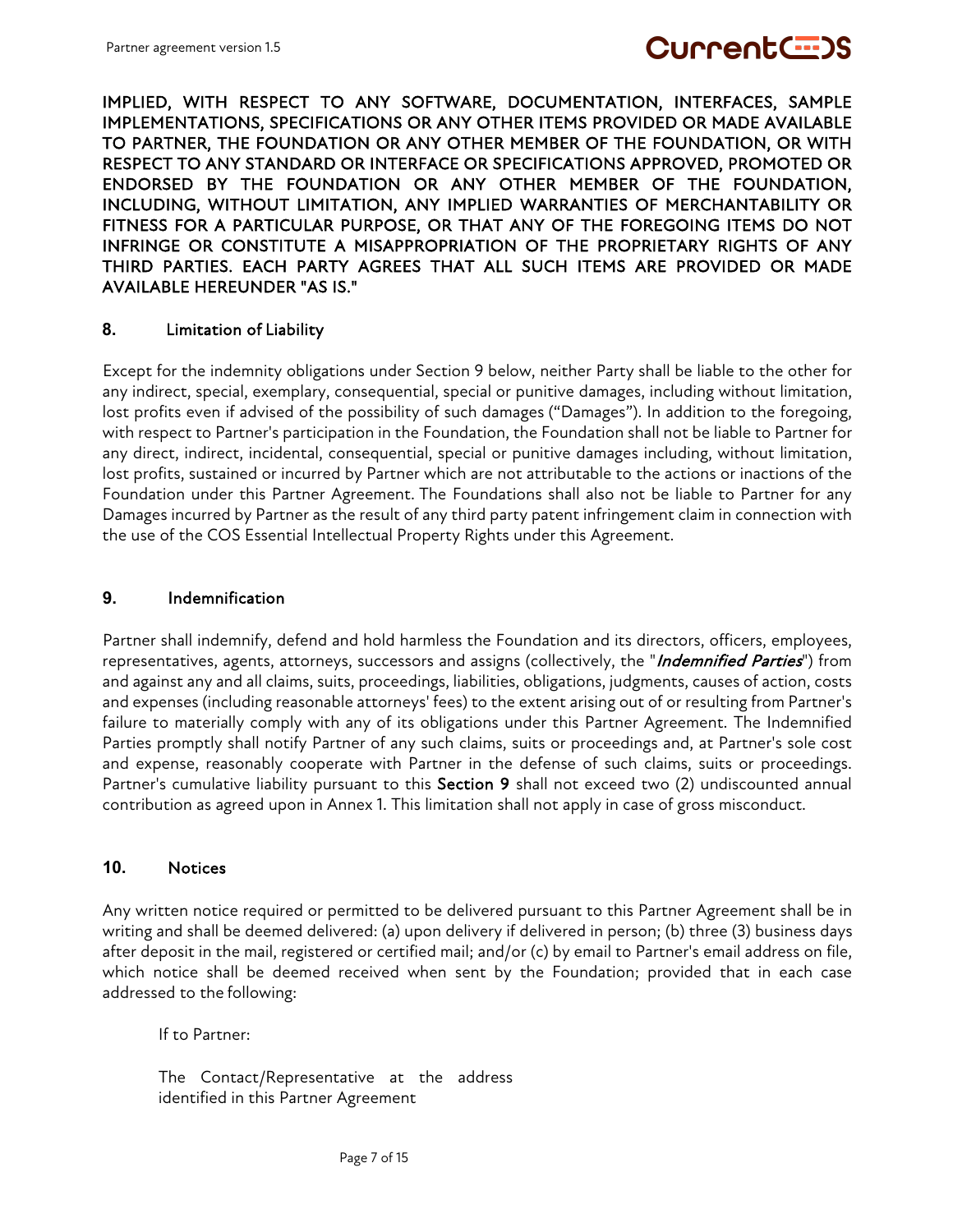# Current(--

If to the Foundation:

Stichting Current OS at the address identified in this Partner Agreement and by email to secretary@cos.foundation.

or to such other individual or address as may be specified by either Party hereto upon notice given to the other.

### **11.** Binding Nature and Assignment

This Partner Agreement shall be binding on the Parties and their successors and assigns. Partner shall not assign or otherwise transfer this Partner Agreement, or any part hereof, whether by operation of law, change of control (including a merger, exchange of stock or otherwise) or otherwise, without the prior written consent of the Foundation. Any assignment or transfer or attempted assignment or transfer by Partner in violation of the terms of this Section 11 shall be null and void and of no force or effect.

### **12.** Counterparts

This Partner Agreement may be executed in one (1) or more duplicate originals, all of which together shall be deemed one and the same instrument.

### **13.** Severability

If any provision of this Partner Agreement is found by a court of competent jurisdiction to be invalid or unenforceable, such invalidity or unenforceability shall not invalidate or render unenforceable any other part of this Partner Agreement, but this Partner Agreement shall be construed as not containing the particular provision or provisions held to be invalid or unenforceable.

#### **14.** Waiver

No delay or omission by either Party to exercise any right occurring upon any noncompliance or default by the other Party with respect to any of the terms of this Partner Agreement shall impair any such right or power or be construed to be a waiver thereof. A waiver by either of the Parties hereto of any of the covenants, conditions or agreements to be performed by the other shall not be construed to be a waiver of any succeeding breach thereof or of any covenant, condition or agreement herein contained.

#### **15.** Governing Law

This Partner Agreement, and all the rights and duties of the Parties arising from or relating in any way to the subject matter of this Partner Agreement or the transaction(s) contemplated by it, shall be governed by, construed and enforced in accordance with the laws of the Netherlands.

# **16.** Relationship of Parties

Nothing set forth in this Partner Agreement shall be deemed or construed to render the Parties as joint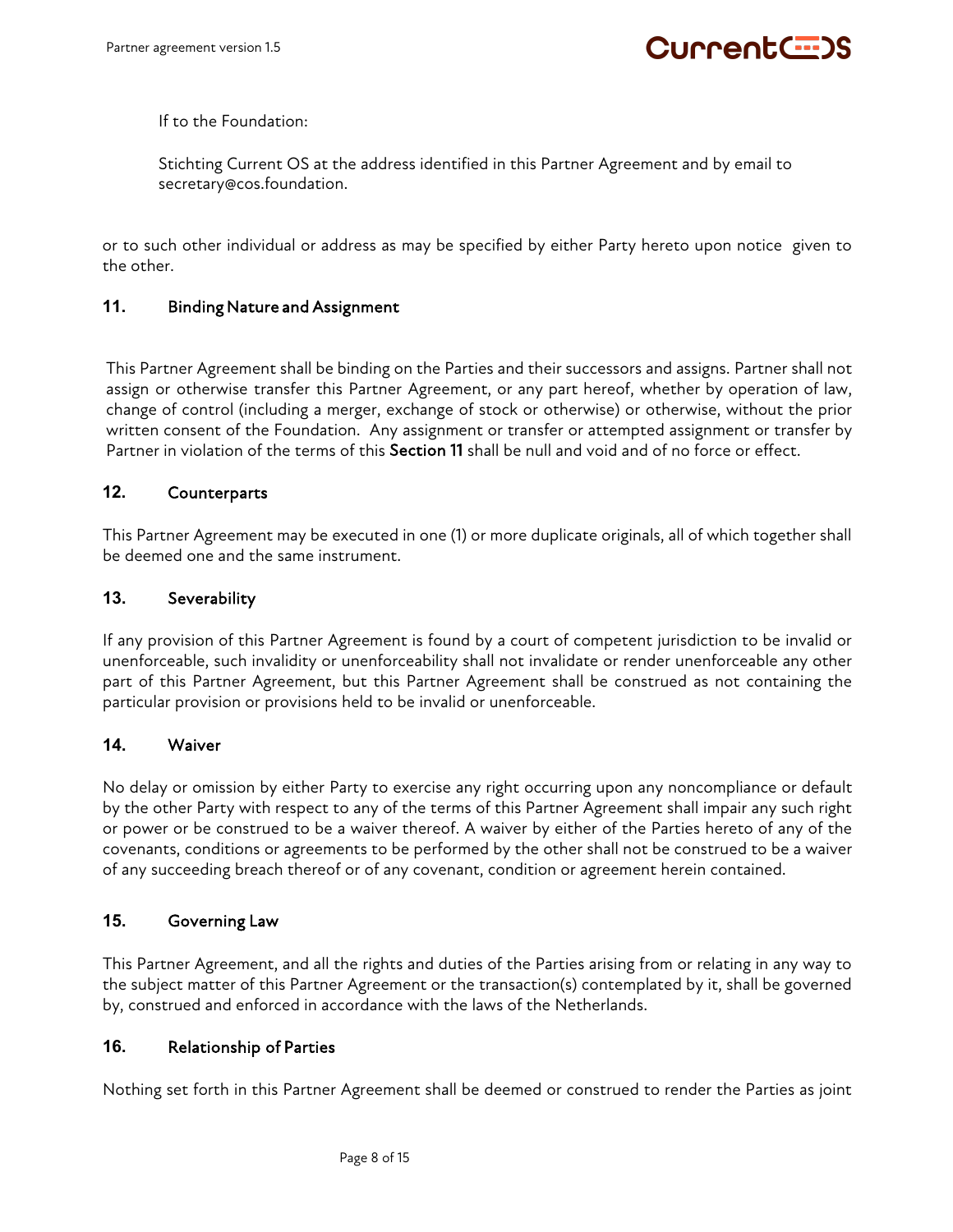

venturers, partners or employer and employee.

### **17.** Entire Agreement; Modifications

This Partner Agreement sets forth the entire, final and exclusive agreement between the Parties as to the subject matter hereof and supersedes all prior and contemporaneous agreements, understandings, negotiations and discussions, whether oral or written, between the Parties. This Partner Agreement may be modified only pursuant to a writing executed by authorized representatives of the Foundation and Partner.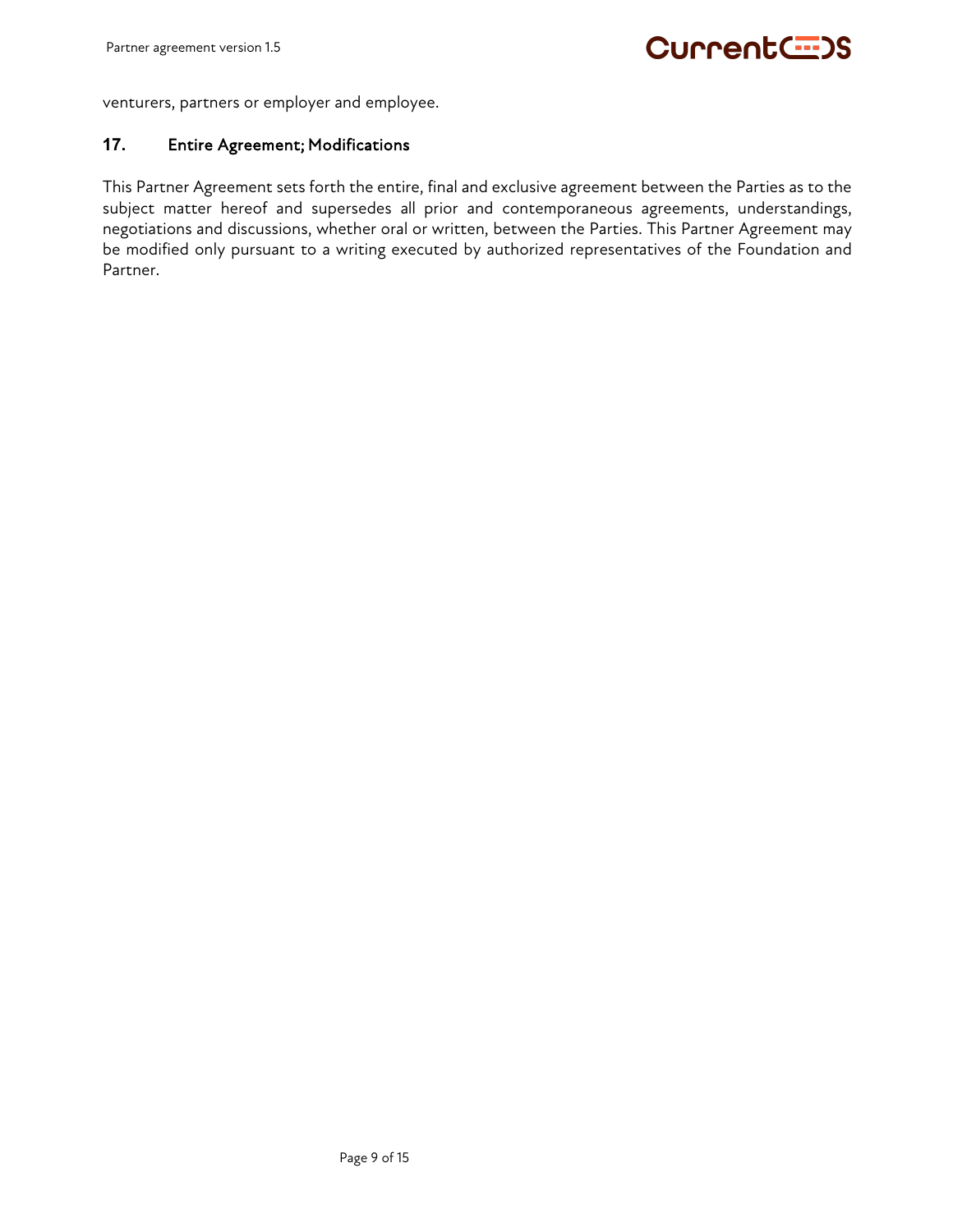

# SIGNATURE PAGE

| Date:                | Date:                 |
|----------------------|-----------------------|
| Company:             | Company:              |
| Name:                | Name:                 |
| Function:            | Function:             |
| Date:                | Date:                 |
| Stichting Current/OS | Stichting Current/OS  |
| Name: Yannick Neyret | Name: Michiel Arnoldy |
| Function: Chairman   | Function: Secretary   |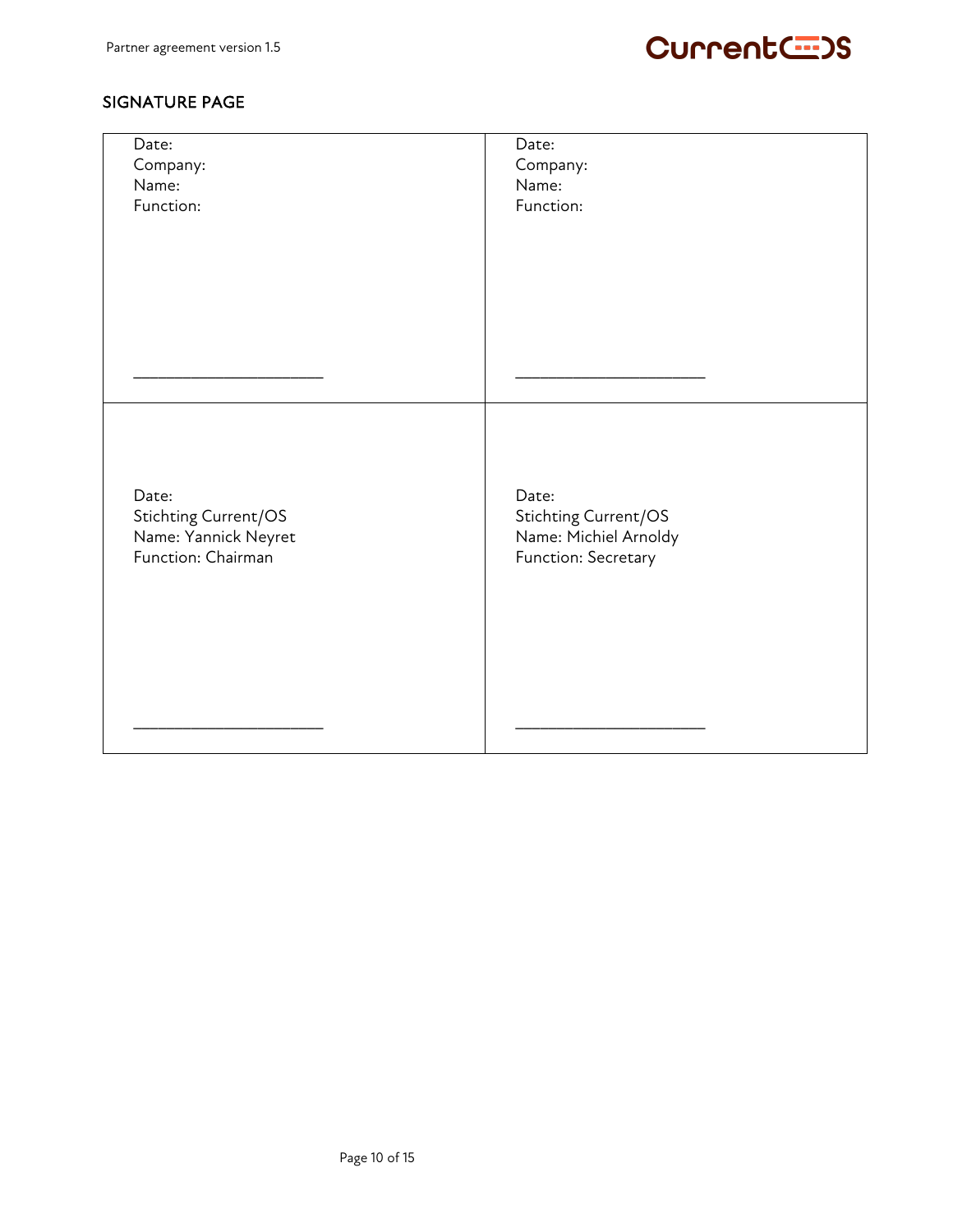# $Currence(\overline{...})$

# ANNEX 1: Bronze Partners

#### Sign up Fee:

To cover the initial registration costs, the sign-up fee is set at five hundred Euro (500,- Euro).

#### Annual Contribution:

The annual contribution is set at Euro 3.000,-(three thousand Euro).

When Partner has less than 250 full time employees at the moment of entering into this Agreement, a 100% (one hundred percent) discount is granted for the first two (2) years.

When Partner has more than 249 full time employees at the moment of entering into this Agreement, a 50% (one fifty percent) discount is granted for the first two (2) years.

As of year three (3):

- The contribution will follow the then applicable fee structure as published on the website of the Foundation.
- When Partner, at the beginning of a calendar year, has less than 250 full time employees it will be granted a 50% discount on the annual contribution as published on the website. This discount will be reassessed on a year to year basis.

#### Licenses & Trademarks:

For Bronze Partners, the field of use for the COS Essential Intellectual Property License is defined on the website in the Bronze Partner environment.

Bronze partners are allowed to make use of the Current/OS logo on its website and in any other media it desires to make use of, after approval by the Marketing Committee of the Foundation. -The Partner will remove any communication carrying the Current/OS logo immediately when such is demanded by the Marketing Committee of the Foundation.

The Current/OS logo can only be used on Products that have obtained an official certification from the Technical Committee of the Foundation. Such Product certification is made out in the name of the Partner, when a Product has passed all pre-defined tests at an Authorized Testing Center.

#### **Marketing Benefits**

The Partner shall be mentioned on the website of the Foundation

#### Participation in the Foundation:

Experts under contract of a Partner can be invited to any of the Committees as a contributor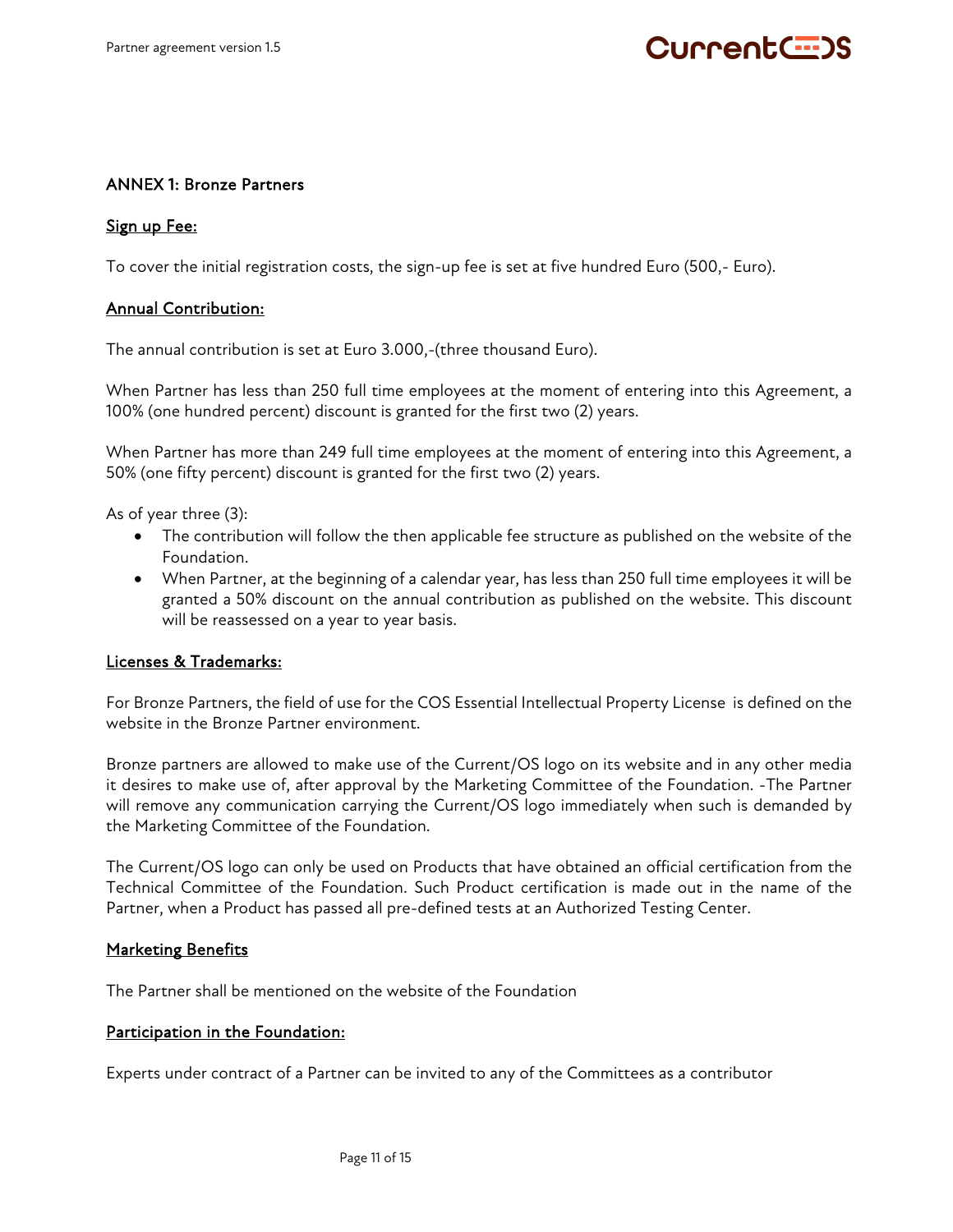# CurrentCIDS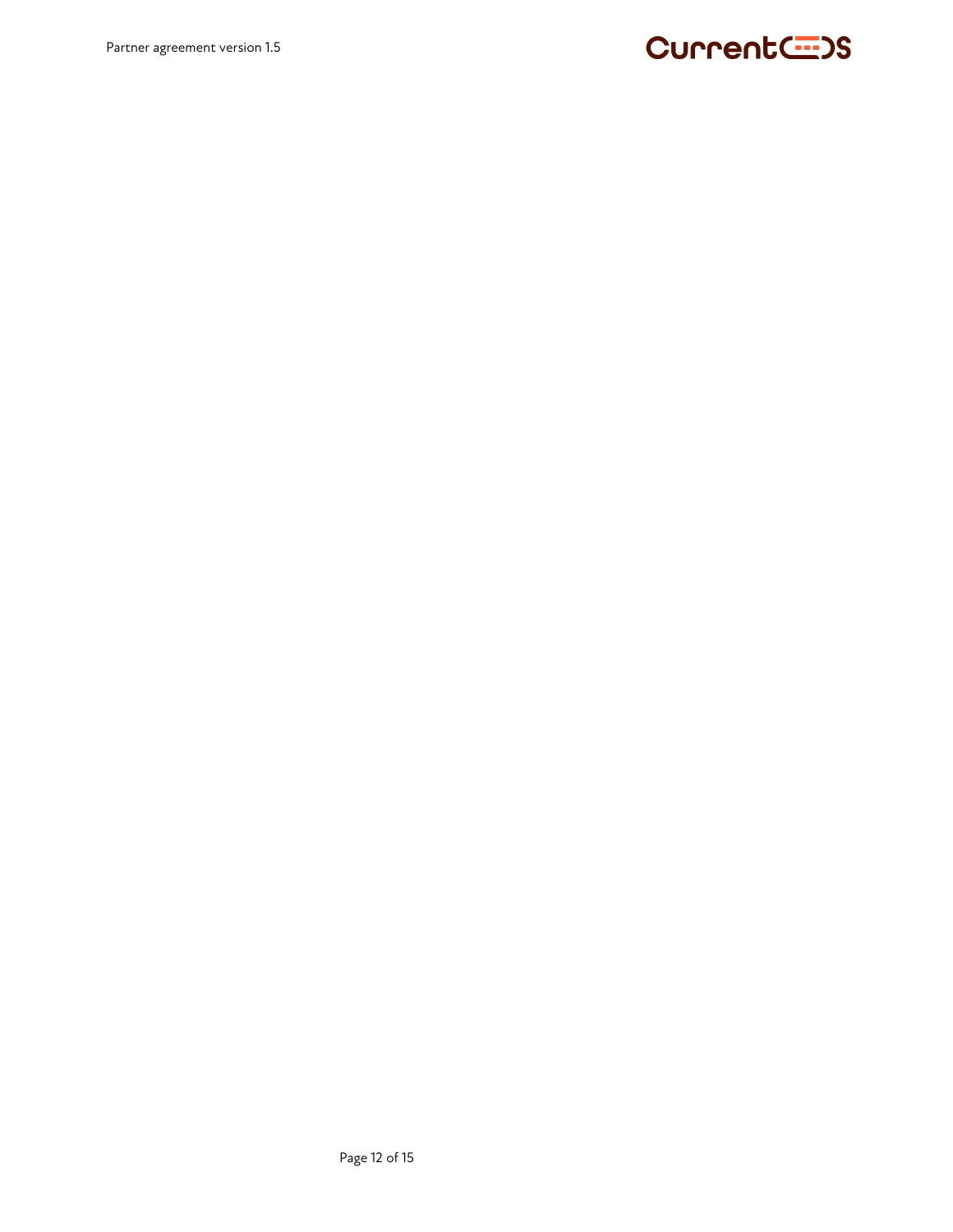

# ANNEX 1: Silver Partners

# Sign up Fee:

To cover the initial registration costs, the sign-up fee is set at five hundred Euro (500,- Euro).

### Annual Contribution:

The annual contribution for a Silver Partner is set at Euro 10.000,- (ten thousand Euro).

When Partner has less than 250 full time employees at the moment of entering into this Agreement, a 100% (one hundred percent) discount is granted for the first two (2) years.

When Partner has more than 249 full time employees at the moment of entering into this Agreement, a 50% (one fifty percent) discount is granted for the first two (2) years.

As of year three (3):

- The contribution will follow the then applicable fee structure as published on the website of the Foundation.
- When Partner, at the beginning of a calendar year, has less than 250 full time employees it will be granted a 50% discount on the annual contribution as published on the website. This discount will be reassessed on a year to year basis.

### License & Trademarks:

For Silver Partners the field of use for the COS Essential Intellectual Property License is as defined on the website in the Silver Partner environment.

Silver partners are allowed to make use of the Current/OS logo on its website and in any other media it desires to make use of, after approval by the Marketing Committee of the Foundation. The Partner will remove any communication carrying the Current/OS logo immediately when such is demanded by the Marketing Committee of the Foundation.

The Current/OS logo can only be used on Products that have obtained an official certification from the Technical Committee of the Foundation. Such Product certification is made out in the name of the Partner, when a Product has passed all pre-defined tests at an Authorized Testing Center.

#### Marketing Benefits:

The Silver Partner shall be mentioned on the website of the Foundation

The Silver Partner will be invited for events and fairs organized by the Foundation to participate.

#### Participation in the Foundation:

Experts under contract of a Silver Partner can be invited to any of the Committees as a contributor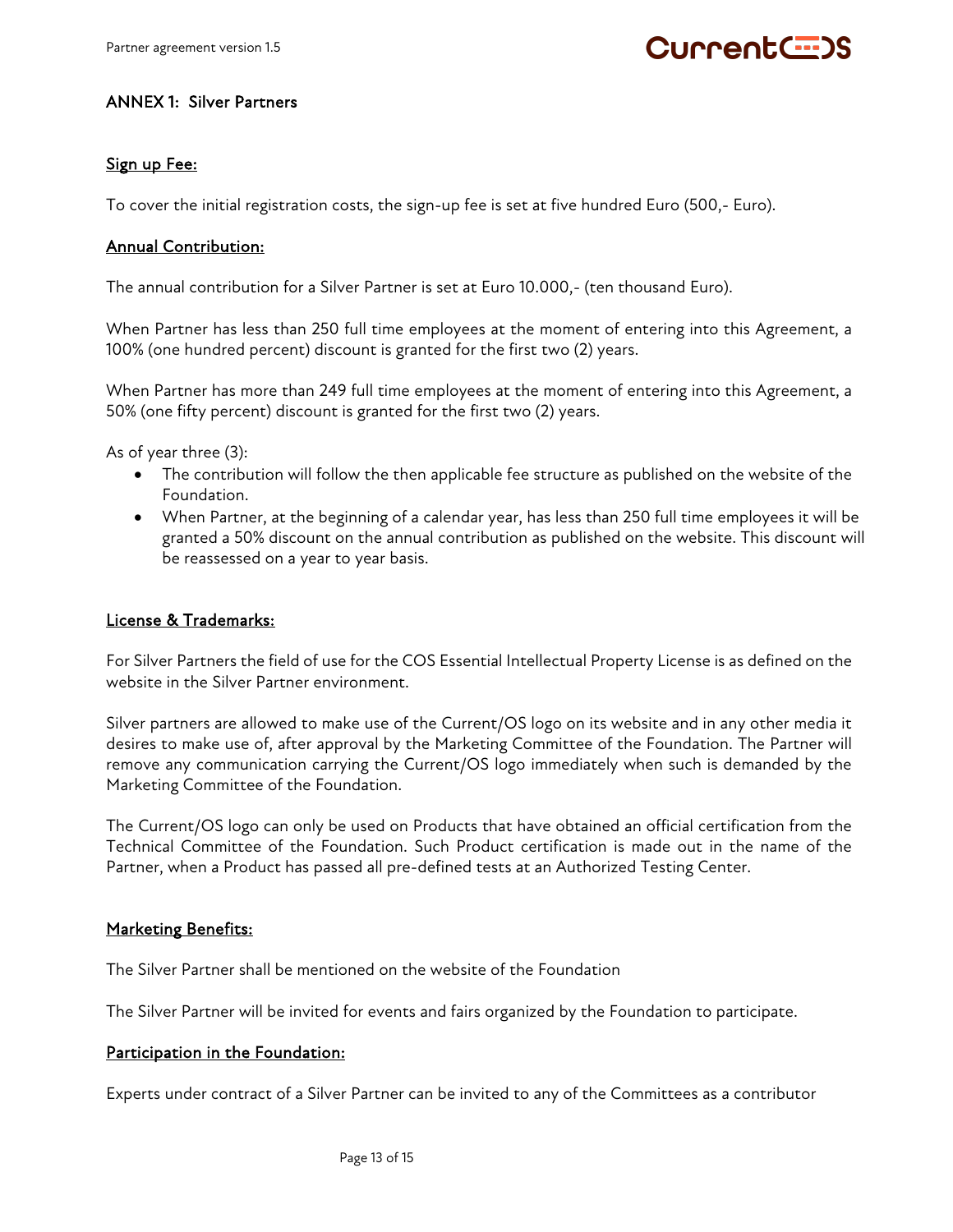# CurrentCIDS